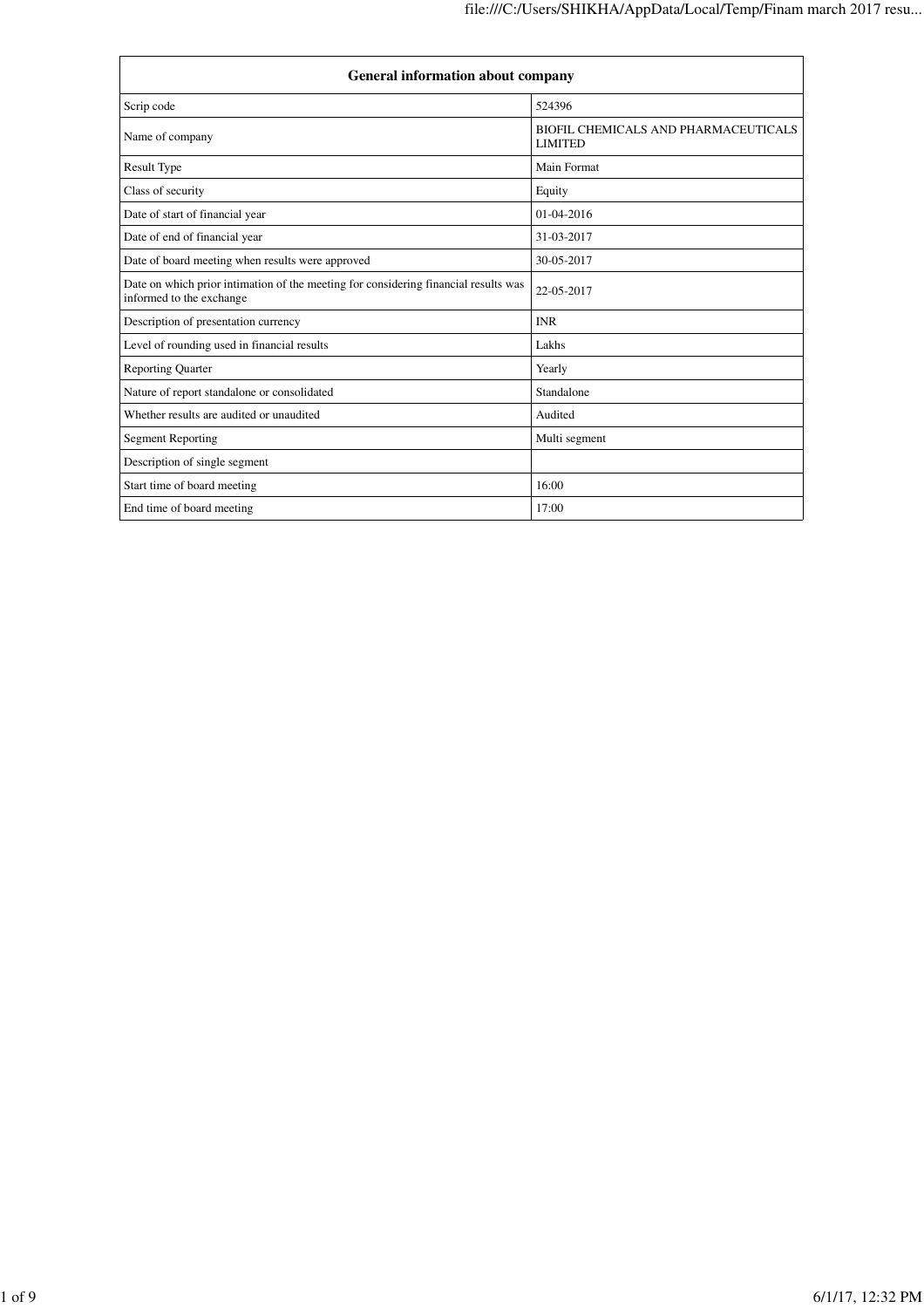| Financial Results – Other than Bank  |                                                                                                                                                                                               |                                          |                                                               |  |
|--------------------------------------|-----------------------------------------------------------------------------------------------------------------------------------------------------------------------------------------------|------------------------------------------|---------------------------------------------------------------|--|
| <b>Particulars</b>                   |                                                                                                                                                                                               | 3 months/ 6 months ended<br>(dd-mm-yyyy) | Year to date figures for current period<br>ended (dd-mm-yyyy) |  |
| A                                    | Date of start of reporting period                                                                                                                                                             | 01-01-2017                               | 01-04-2016                                                    |  |
| B                                    | Date of end of reporting period                                                                                                                                                               | 31-03-2017                               | 31-03-2017                                                    |  |
| C                                    | Whether results are audited or unaudited                                                                                                                                                      | Audited                                  | Audited                                                       |  |
| D                                    | Nature of report standalone or consolidated                                                                                                                                                   | Standalone                               | Standalone                                                    |  |
| Part<br>$\mathbf I$                  | Blue color marked fields are non-mandatory. For Consolidated Results, if the company has no figures for 3 months / 6<br>months ended, in such case zero shall be inserted in the said column. |                                          |                                                               |  |
| 1                                    | <b>Revenue From Operations</b>                                                                                                                                                                |                                          |                                                               |  |
|                                      | Revenue from operations                                                                                                                                                                       | 198.03                                   | 918.44                                                        |  |
|                                      | Other income                                                                                                                                                                                  | 435.66                                   | 440.79                                                        |  |
|                                      | <b>Total Revenue</b>                                                                                                                                                                          | 633.69                                   | 1359.23                                                       |  |
| $\overline{2}$                       | <b>Expenses</b>                                                                                                                                                                               |                                          |                                                               |  |
| (a)                                  | Cost of materials consumed                                                                                                                                                                    | 30.22                                    | 90.41                                                         |  |
| (b)                                  | Purchases of stock-in-trade                                                                                                                                                                   | 330.93                                   | 762.02                                                        |  |
| (c)                                  | Changes in inventories of finished goods, work-in-<br>progress and stock-in-trade                                                                                                             | 16.03                                    | $-1.32$                                                       |  |
| (d)                                  | Employee benefit expense                                                                                                                                                                      | 25.4                                     | 53.22                                                         |  |
| (e)                                  | Finance costs                                                                                                                                                                                 | 5.11                                     | 16.36                                                         |  |
| (f)                                  | Depreciation and amortisation expense                                                                                                                                                         | 8.85                                     | 28.42                                                         |  |
| (g)                                  | <b>Other Expenses</b>                                                                                                                                                                         |                                          |                                                               |  |
| $\mathbf{1}$                         | <b>Manufacturing Expenses</b>                                                                                                                                                                 | 15.07                                    | 85.63                                                         |  |
| $\overline{2}$                       | <b>Administration Expenses</b>                                                                                                                                                                | 18.53                                    | 58.43                                                         |  |
| 3                                    | Selling and Distribution Expenses                                                                                                                                                             | 31.63                                    | 35.02                                                         |  |
| 65.23<br><b>Total other expenses</b> |                                                                                                                                                                                               |                                          |                                                               |  |
|                                      | <b>Total expenses</b>                                                                                                                                                                         | 481.77                                   | 1128.19                                                       |  |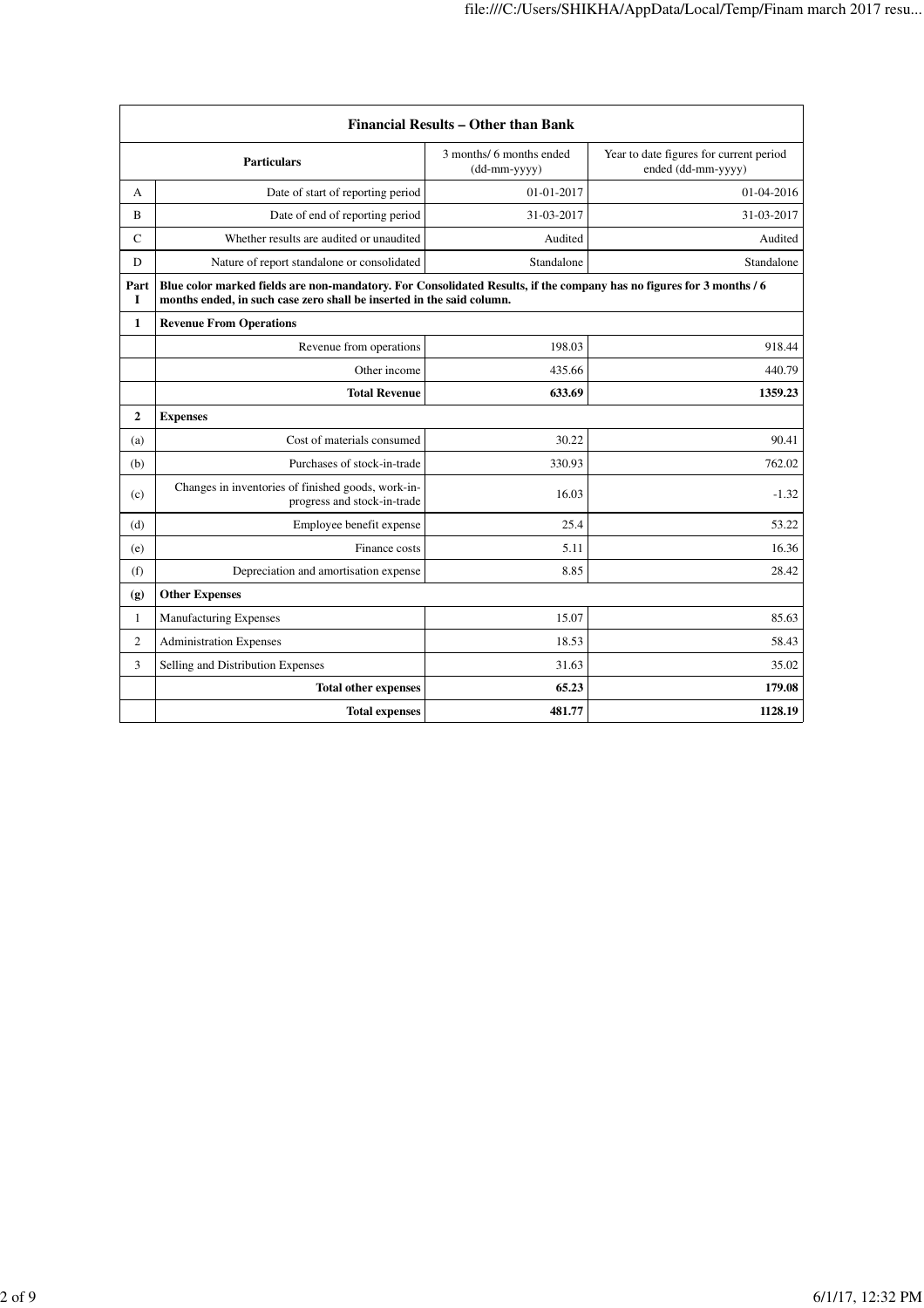| Financial Results – Other than Bank |                                                                                                                                                                                               |                                            |                                                               |  |
|-------------------------------------|-----------------------------------------------------------------------------------------------------------------------------------------------------------------------------------------------|--------------------------------------------|---------------------------------------------------------------|--|
|                                     | <b>Particulars</b>                                                                                                                                                                            | 3 months/ 6 months ended<br>$(dd-mm-yyyy)$ | Year to date figures for current period ended<br>(dd-mm-yyyy) |  |
| A                                   | Date of start of reporting period                                                                                                                                                             | 01-01-2017                                 | 01-04-2016                                                    |  |
| B                                   | Date of end of reporting period                                                                                                                                                               | 31-03-2017                                 | 31-03-2017                                                    |  |
| $\mathcal{C}$                       | Whether results are audited or unaudited                                                                                                                                                      | Audited                                    | Audited                                                       |  |
| D                                   | Nature of report standalone or consolidated                                                                                                                                                   | Standalone                                 | Standalone                                                    |  |
| Part<br>I                           | Blue color marked fields are non-mandatory. For Consolidated Results, if the company has no figures for 3 months / 6<br>months ended, in such case zero shall be inserted in the said column. |                                            |                                                               |  |
| 3                                   | Profit before exceptional and extraordinary<br>items and tax                                                                                                                                  | 151.92                                     | 231.04                                                        |  |
| 4                                   | Exceptional items                                                                                                                                                                             | $-1.62$                                    | $-1.62$                                                       |  |
| 5                                   | Profit before extraordinary items and tax                                                                                                                                                     | 150.3                                      | 229.42                                                        |  |
| 6                                   | Extraordinary items                                                                                                                                                                           | $\mathbf{0}$                               | $\Omega$                                                      |  |
| 7                                   | <b>Profit before tax</b>                                                                                                                                                                      | 150.3                                      | 229.42                                                        |  |
|                                     | Current tax                                                                                                                                                                                   | 50                                         | 50                                                            |  |
|                                     | Deferred tax                                                                                                                                                                                  | $\Omega$                                   | $\Omega$                                                      |  |
|                                     | <b>Total tax expenses</b>                                                                                                                                                                     | 50                                         | 50                                                            |  |
| 9                                   | Net Profit Loss for the period from<br>continuing operations                                                                                                                                  | 100.3                                      | 179.42                                                        |  |
| 10                                  | Profit (loss) from discontinuing operations<br>before tax                                                                                                                                     | $\mathbf{0}$                               | $\mathbf{0}$                                                  |  |
| 11                                  | Tax expense of discontinuing operations                                                                                                                                                       | $\mathbf{0}$                               | $\overline{0}$                                                |  |
| 12                                  | Net profit (loss) from discontinuing<br>operation after tax                                                                                                                                   | $\Omega$                                   | $\Omega$                                                      |  |
| 13                                  | Profit (loss) for period before minority<br>interest                                                                                                                                          | 100.3                                      | 179.42                                                        |  |
| 16                                  | Net profit (Loss) for the period                                                                                                                                                              | 100.3                                      | 179.42                                                        |  |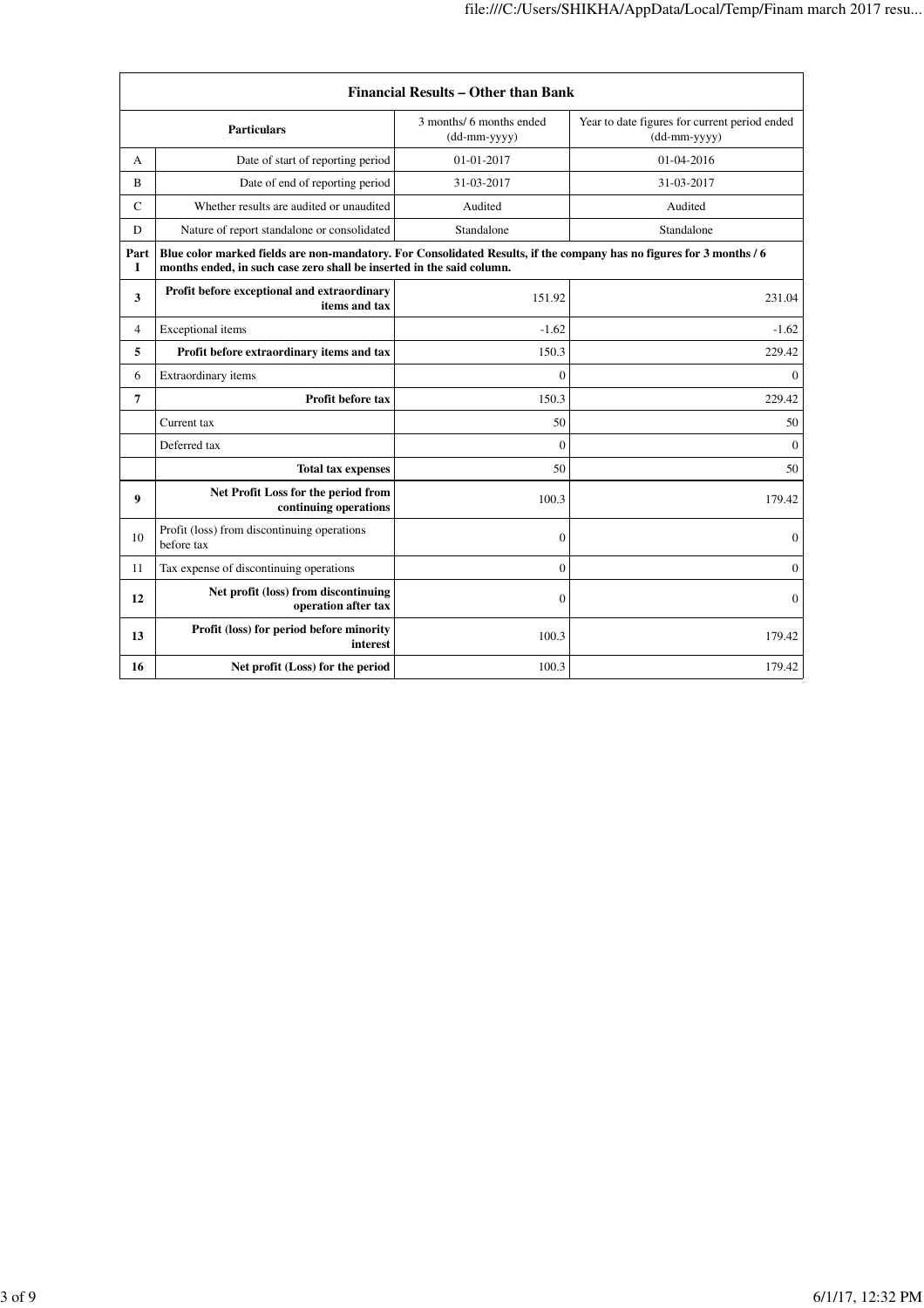| <b>Financial Results - Other than Bank</b> |                                                                                                                                                                                                  |                                          |                                                                    |
|--------------------------------------------|--------------------------------------------------------------------------------------------------------------------------------------------------------------------------------------------------|------------------------------------------|--------------------------------------------------------------------|
|                                            | <b>Particulars</b>                                                                                                                                                                               | 3 months/ 6 months<br>ended (dd-mm-yyyy) | Year to date figures for<br>current period ended<br>$(dd-mm-yyyy)$ |
| A                                          | Date of start of reporting period                                                                                                                                                                | $01 - 01 - 2017$                         | $01-04-2016$                                                       |
| R                                          | Date of end of reporting period                                                                                                                                                                  | 31-03-2017                               | 31-03-2017                                                         |
| $\mathsf{C}$                               | Whether results are audited or unaudited                                                                                                                                                         | Audited                                  | Audited                                                            |
| D                                          | Nature of report standalone or consolidated                                                                                                                                                      | Standalone                               | Standalone                                                         |
| Part<br>$\mathbf{I}$                       | Blue color marked fields are non-mandatory. For Consolidated<br>Results, if the company has no figures for 3 months / 6 months ended,<br>in such case zero shall be inserted in the said column. |                                          |                                                                    |
| 17                                         | Details of equity share capital                                                                                                                                                                  |                                          |                                                                    |
|                                            | Paid-up equity share capital                                                                                                                                                                     | 1627.38                                  | 1627.38                                                            |
|                                            | Face value of equity share capital                                                                                                                                                               | 10                                       | 10                                                                 |
| 17                                         | <b>Details of debt securities</b>                                                                                                                                                                |                                          |                                                                    |
| 18                                         | Reserves excluding revaluation reserve                                                                                                                                                           |                                          | $-733.93$                                                          |
| 20                                         | <b>Earnings per equity share</b>                                                                                                                                                                 |                                          |                                                                    |
|                                            | Basic earnings (loss) per share from continuing and discontinued operations                                                                                                                      | 0.62                                     | 1.1                                                                |
|                                            | Diluted earnings (loss) per share from continuing and discontinued<br>operations                                                                                                                 | 0.62                                     | 1.1                                                                |
| 24                                         | Disclosure of notes on financial results                                                                                                                                                         | Textual Information(1)                   |                                                                    |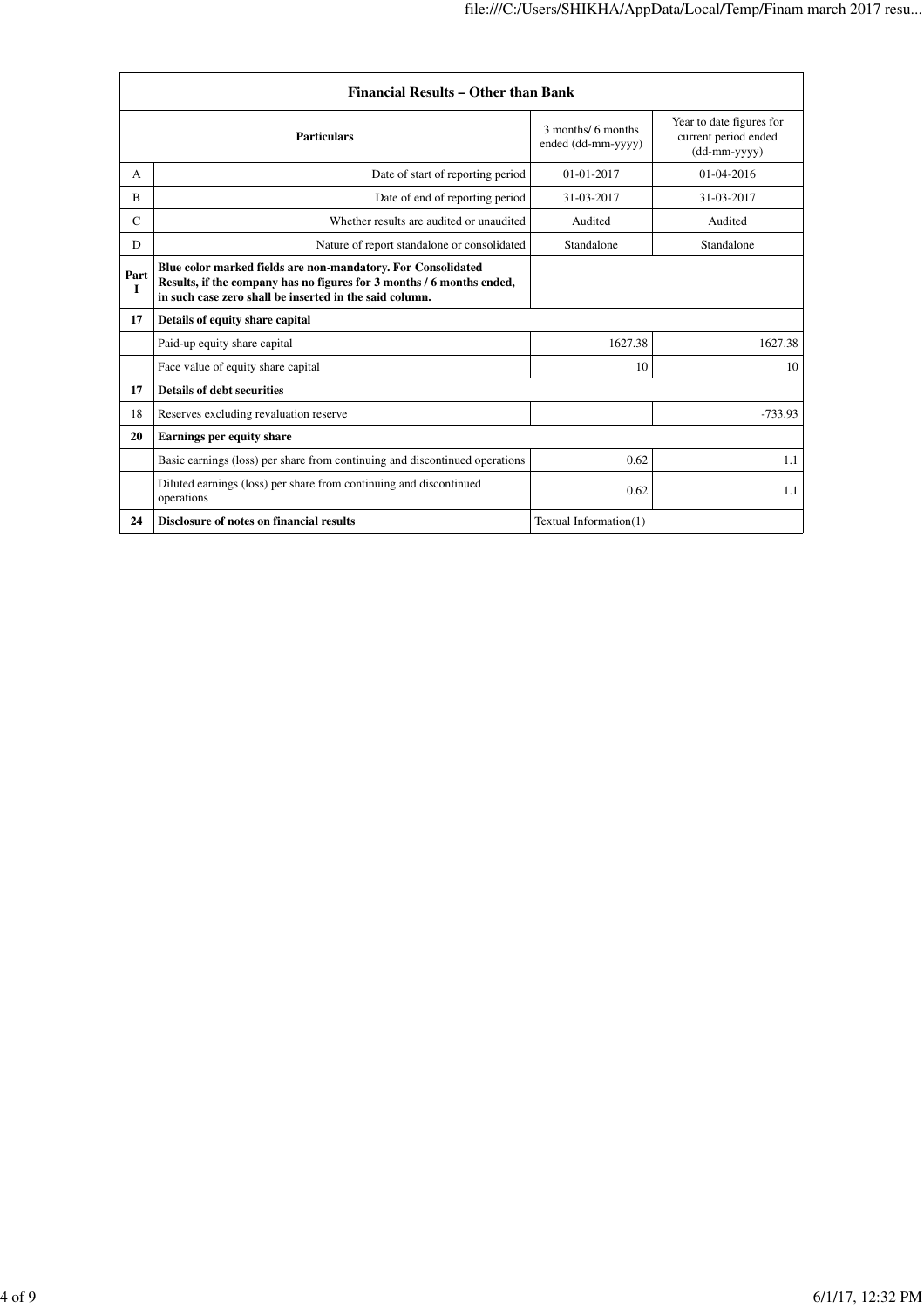| <b>Text Block</b>      |                                                                                                                                                                                                                                                                                                                                                                                                                                                                                                                                                                                                                                                                                                                                                                                                                         |  |  |
|------------------------|-------------------------------------------------------------------------------------------------------------------------------------------------------------------------------------------------------------------------------------------------------------------------------------------------------------------------------------------------------------------------------------------------------------------------------------------------------------------------------------------------------------------------------------------------------------------------------------------------------------------------------------------------------------------------------------------------------------------------------------------------------------------------------------------------------------------------|--|--|
| Textual Information(1) | • The above audited financial results were reviewed by the audit committee and approved by the Board<br>of Directors in their meeting held on 30th Day of May, 2017<br>The figures of last quarter are the balancing figures between audited figures in respect of the full<br>financial year and published year to date figure up to third quarter of the current financial year<br>• Previous year period's/year's figures have been regrouped wherever necessary to conform to the<br>current period's classification.<br>• The Company has reported segment wise information as per Accounting Standard (AS-17). The<br>Operations of the company are conducted within India, there is no separate reportable geographical<br>segment and the company reported the following business segments<br>1. Pharma Product |  |  |
|                        | 2. Chemicals Division                                                                                                                                                                                                                                                                                                                                                                                                                                                                                                                                                                                                                                                                                                                                                                                                   |  |  |
|                        | 3. Plastic Division                                                                                                                                                                                                                                                                                                                                                                                                                                                                                                                                                                                                                                                                                                                                                                                                     |  |  |
|                        | The aforesaid audited financial Results will be uploaded on the Company's website www.biofilgroup.net<br>and will also be available on the websites of the Stock exchanges <i>i.e.</i> www.bseindia.com and<br>www.nseindia.com for the benefit of shareholders and investors                                                                                                                                                                                                                                                                                                                                                                                                                                                                                                                                           |  |  |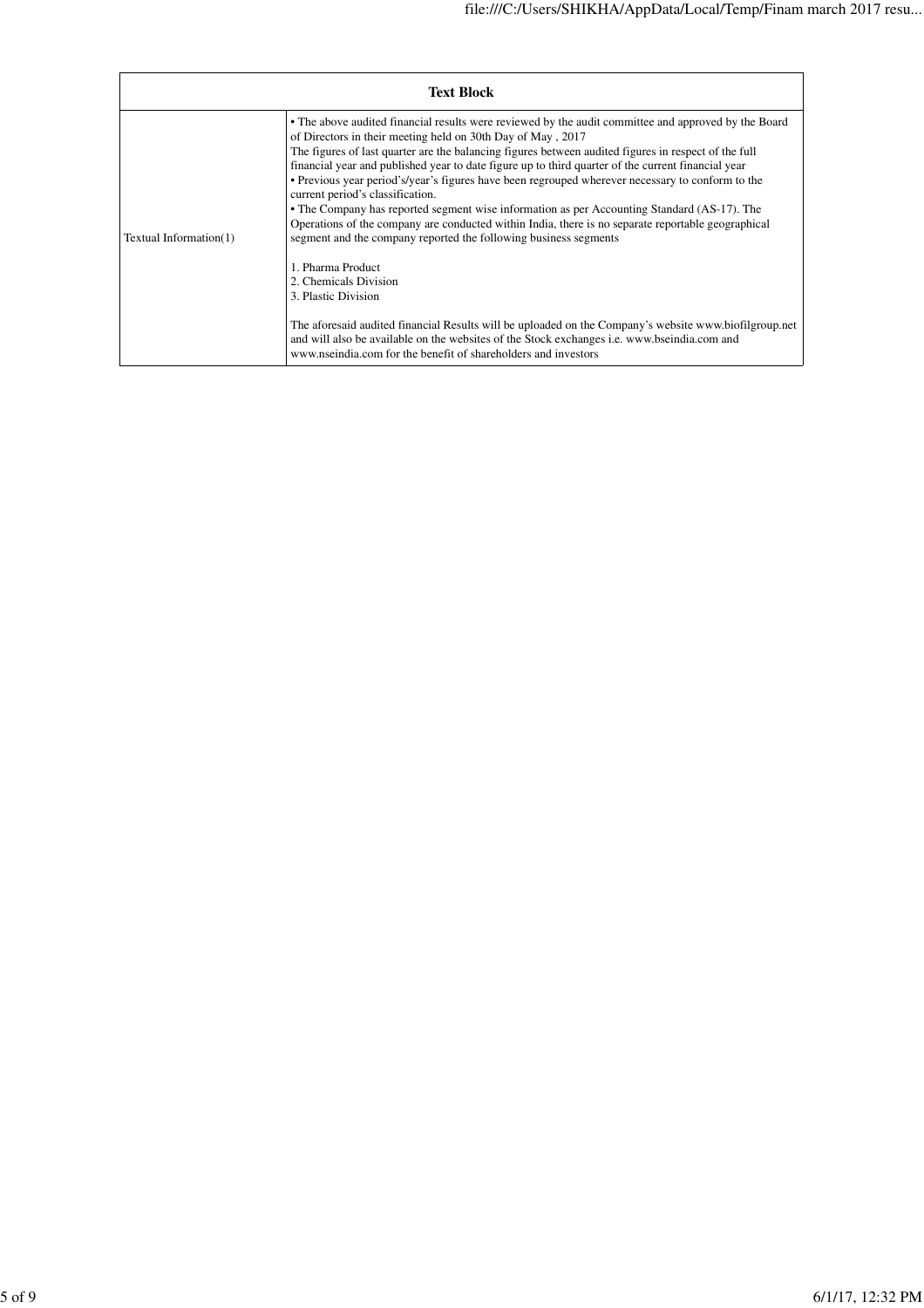|                | <b>Statement of Asset and Liabilities</b>                                                     |                                    |                                     |  |
|----------------|-----------------------------------------------------------------------------------------------|------------------------------------|-------------------------------------|--|
|                | Particulars                                                                                   | Current year ended<br>(dd-mm-yyyy) | Previous year ended<br>(dd-mm-yyyy) |  |
|                | Date of start of reporting period                                                             | 01-04-2016                         | 01-04-2015                          |  |
|                | Date of end of reporting period                                                               | 31-03-2017                         | 31-03-2016                          |  |
|                | Whether results are audited or unaudited                                                      | Audited                            | Audited                             |  |
|                | Nature of report standalone or consolidated                                                   | Standalone                         | Standalone                          |  |
|                | <b>Equity and liabilities</b>                                                                 |                                    |                                     |  |
| $\mathbf{1}$   | <b>Shareholders' funds</b>                                                                    |                                    |                                     |  |
|                | Share capital                                                                                 | 1627.38                            | 1627.38                             |  |
|                | Reserves and surplus                                                                          | $-357.725$                         | $-536.704$                          |  |
|                | Money received against share warrants                                                         | $\Omega$                           | $\Omega$                            |  |
|                | <b>Total shareholders' funds</b>                                                              | 1269.655                           | 1090.676                            |  |
| $\mathfrak{2}$ | Share application money pending allotment                                                     | $\boldsymbol{0}$                   | $\mathbf{0}$                        |  |
| 3              | Deferred government grants                                                                    | $\mathbf{0}$                       | $\boldsymbol{0}$                    |  |
| 4              | Minority interest                                                                             |                                    |                                     |  |
| 5              | <b>Non-current liabilities</b>                                                                |                                    |                                     |  |
|                | Long-term borrowings                                                                          | $\boldsymbol{0}$                   | $\boldsymbol{0}$                    |  |
|                | Deferred tax liabilities (net)                                                                | $\mathbf{0}$                       | $\boldsymbol{0}$                    |  |
|                | Foreign currency monetary item translation difference liability account                       | $\boldsymbol{0}$                   | $\boldsymbol{0}$                    |  |
|                | Other long-term liabilities                                                                   | $\mathbf{0}$                       | $\mathbf{0}$                        |  |
|                | Long-term provisions                                                                          | $\boldsymbol{0}$                   | $\boldsymbol{0}$                    |  |
|                | <b>Total non-current liabilities</b>                                                          | $\bf{0}$                           | $\bf{0}$                            |  |
| 6              | <b>Current liabilities</b>                                                                    |                                    |                                     |  |
|                | Short-term borrowings                                                                         | 142.809                            | 136.998                             |  |
|                | <b>Trade Payables</b>                                                                         |                                    |                                     |  |
|                | (A) Total outstanding dues of micro enterprises and small enterprises                         | 709.522                            | 1159.184                            |  |
|                | (B) Total outstanding dues of creditors other than micro enterprises<br>and small enterprises | $\mathbf{0}$                       | $\overline{0}$                      |  |
|                | Other current liabilities                                                                     | $\boldsymbol{0}$                   | $\boldsymbol{0}$                    |  |
|                | Short-term provisions                                                                         | 62.052                             | 26.336                              |  |
|                | <b>Total current liabilities</b>                                                              | 914.383                            | 1322.518                            |  |
|                | <b>Total equity and liabilities</b>                                                           | 2184.038                           | 2413.194                            |  |
|                | <b>Assets</b>                                                                                 |                                    |                                     |  |
| 1              | <b>Non-current assets</b>                                                                     |                                    |                                     |  |
| (i)            | <b>Fixed assets</b>                                                                           |                                    |                                     |  |
|                | Tangible assets                                                                               | 916.453                            | 897.553                             |  |
|                | Producing properties                                                                          | $\boldsymbol{0}$                   | $\mathbf{0}$                        |  |
|                | Intangible assets                                                                             | $\boldsymbol{0}$                   | $\overline{0}$                      |  |
|                | Preproducing properties                                                                       | $\boldsymbol{0}$                   | $\overline{0}$                      |  |
|                | Tangible assets capital work-in-progress                                                      | $\boldsymbol{0}$                   | $\overline{0}$                      |  |
|                | Intangible assets under development or work-in-progress                                       | $\boldsymbol{0}$                   | $\overline{0}$                      |  |
|                | <b>Total fixed assets</b>                                                                     | 916.453                            | 897.553                             |  |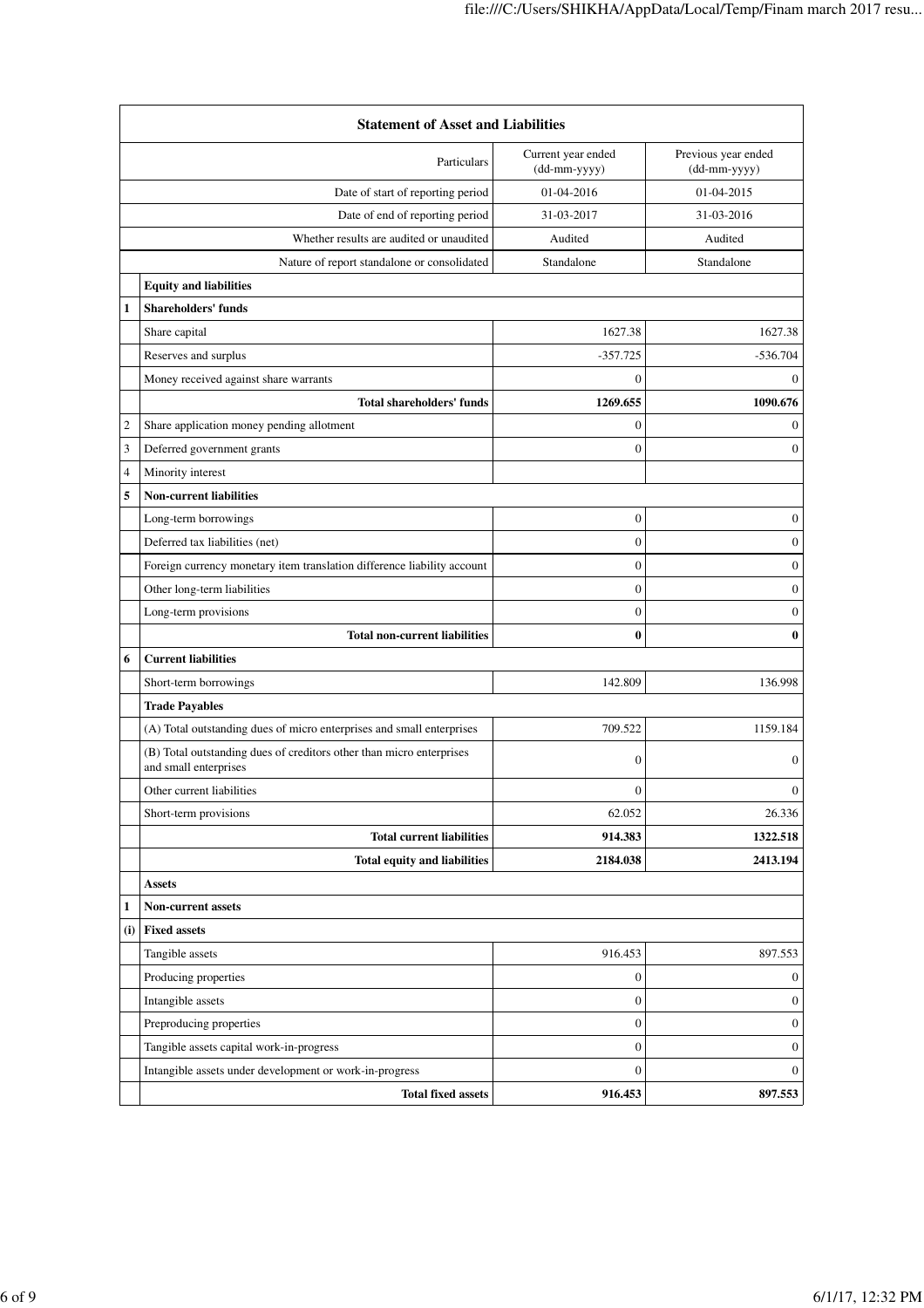|                                   | <b>Statement of Asset and Liabilities</b>                              |                                    |                                     |
|-----------------------------------|------------------------------------------------------------------------|------------------------------------|-------------------------------------|
| Particulars                       |                                                                        | Current year ended<br>(dd-mm-yyyy) | Previous year ended<br>(dd-mm-yyyy) |
| Date of start of reporting period |                                                                        | 01-04-2016                         | 01-04-2015                          |
|                                   | Date of end of reporting period                                        | 31-03-2017                         | 31-03-2016                          |
|                                   | Whether results are audited or unaudited                               | Audited                            | Audited                             |
|                                   | Nature of report standalone or consolidated                            | Standalone                         | Standalone                          |
| (ii)                              | Non-current investments                                                | $\theta$                           | $\boldsymbol{0}$                    |
| (v)                               | Deferred tax assets (net)                                              | $\overline{0}$                     | $\theta$                            |
| (vi)                              | Foreign currency monetary item translation difference asset<br>account | $\theta$                           | $\mathbf{0}$                        |
| (vii)                             | Long-term loans and advances                                           | $\theta$                           | $\mathbf{0}$                        |
| (viii)                            | Other non-current assets                                               | $\theta$                           | $\Omega$                            |
|                                   | <b>Total non-current assets</b>                                        | 916.453                            | 897.553                             |
|                                   | <b>Current assets</b>                                                  |                                    |                                     |
|                                   | <b>Current investments</b>                                             | $\Omega$                           | $\Omega$                            |
|                                   | Inventories                                                            | 16.623                             | 9.602                               |
|                                   | Trade receivables                                                      | 1146.441                           | 1398.463                            |
|                                   | Cash and cash equivalents                                              | 7.488                              | 6.772                               |
|                                   | Bank balance other than cash and cash equivalents                      | 23.485                             | 11.31                               |
|                                   | Short-term loans and advances                                          | 44.799                             | 52.098                              |
|                                   | Other current assets                                                   | 28.749                             | 37.396                              |
|                                   | <b>Total current assets</b>                                            | 1267.585                           | 1515.641                            |
|                                   | <b>Total assets</b>                                                    | 2184.038                           | 2413.194                            |
|                                   | Disclosure of notes on assets and liabilities                          |                                    |                                     |